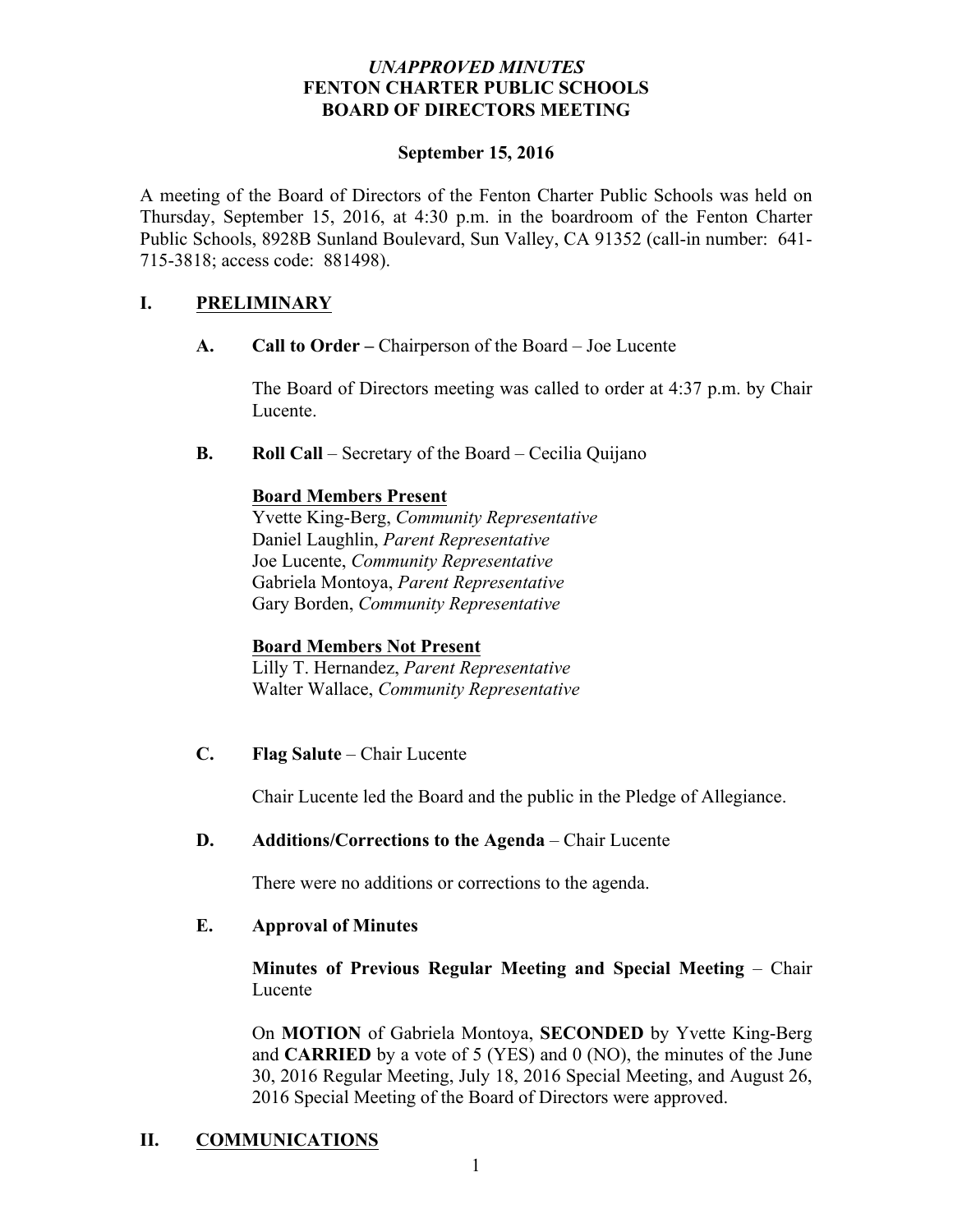## **A. Presentations from the Public** – Chair Lucente

There were no presentations from the public.

#### **B. Committee/Council Reports**

Minutes of all meetings held by any committee and/or council were sent to the Board Members prior to this meeting.

There were no further reports by committees/councils.

## **C. Treasurer/CFO's Report**

Kristin Dietz, Vice President of EdTec, and Treasurer and CFO of the FCPS, presented monthly profit and loss statements, revenue, expenditures and a year-to-date projection for the Fenton Charter Public Schools. The following reports where presented:

- Year End Financials vs. Budget (2015-2016)
- September 2016 Financials (all sites)

# **D. Directors' Reports**

Fenton Avenue Charter School (FACS) – Stacy Carroll Hutter, Director, reported.

Santa Monica Boulevard Community Charter School (SMBCCS) – Dr. David Riddick, Director, reported.

Fenton Primary Center (FPC) – Richard Parra, Director, reported.

Fenton STEM Academy (STEM) – Jennifer Miller, Director, reported.

Fenton Charter Leadership Academy (FCLA) – Wendy Kaufman, Director, reported.

#### **E. Executive Director's Report**

Fenton Charter Public Schools (FCPS) – Irene Sumida, Executive Director, reported.

# **III. CONSENT AGENDA ITEMS**

- **A. Recommendation to approve the Board Resolution regarding council and committee responsibilities and membership**
- **B. Recommendation to approve 2016-2017 Homeless Education Policies for FACS, FPC, SMBCCS, FCLA and STEM**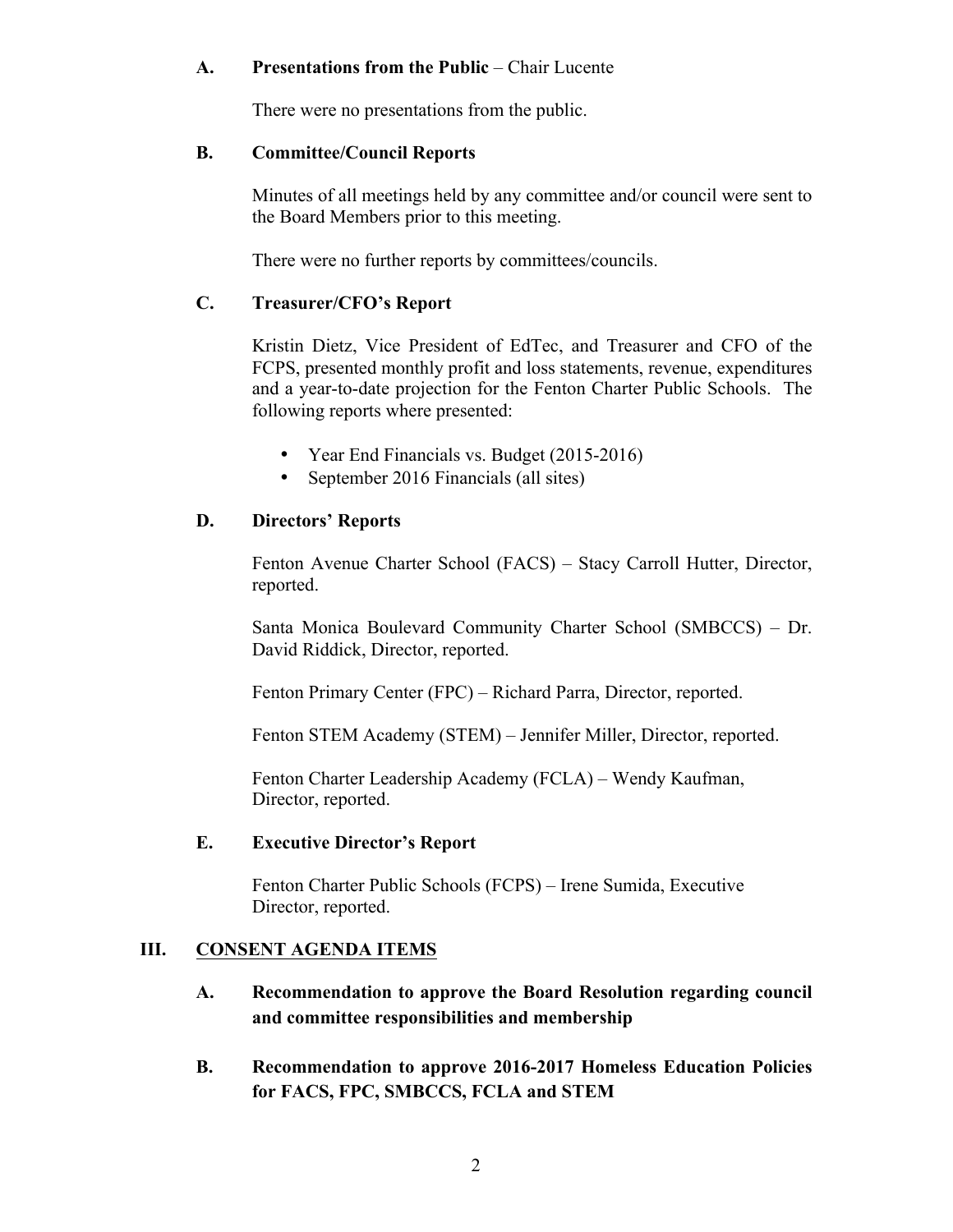- **C. Recommendation to approve Student Teaching Agreement between Fenton Primary Center and California State University, Northridge**
- **D. Recommendation to approve amendment to Schedule 1 of the lease agreement between SFV 8926 Sunland LLC and FCPS**
- **E. Recommendation to approve final staff rosters for FACS, SMBCCS, FPC, STEM and FCLA**

On **MOTION** of Gary Borden, **SECONDED** by Yvette King-Berg and **CARRIED** by a vote of 5 (YES) and 0 (NO), the recommendation to approve the Consent Agenda was approved.

## **IV. ITEMS SCHEDULED FOR ACTION**

## **A. Recommendation to approve slate of Board officers for the 2016-2017 school year**

On **MOTION** of Gary Borden, **SECONDED** by Yvette King-Berg and **CARRIED** by a vote of 5 (YES) and 0 (NO), the recommendation to approve the slate of Board officers for the 2016-2017 school year was approved.

## **B. Recommendation to approve slate of directors and officers for the FCPS Foundation Board of Directors for 2016-2017**

On **MOTION** of Gabriela Montoya, **SECONDED** by Daniel Laughlin and **CARRIED** by a vote of 5 (YES) and 0 (NO), the recommendation to approve the slate of directors and officers for the FCPS Foundation Board of Directors for 2016-2017 was approved.

**C. Recommendation to receive Unaudited Actual Reports for June 30, 2016 for Fenton Avenue Charter School, Fenton Primary Center, Santa Monica Boulevard Community Charter School, Fenton STEM Academy and Fenton Charter Leadership Academy** 

On **MOTION** of Yvette King-Berg, **SECONDED** by Gabriela Montoya and **CARRIED** by a vote of 5 (YES) and 0 (NO), the recommendation to receive Unaudited Actual Reports for June 30, 2016 for Fenton Avenue Charter School, Fenton Primary Center, Santa Monica Boulevard Community Charter School, Fenton STEM Academy and Fenton Charter Leadership Academy was approved.

## **D. Recommendation to approve Education Protection Act spending plan for 2016-2017 school year**

On **MOTION** of Gary Borden, **SECONDED** by Yvette King-Berg and **CARRIED** by a vote of 5 (YES) and 0 (NO), the recommendation to approve the Education Protection Act spending plan for 2016-2017 school year was approved.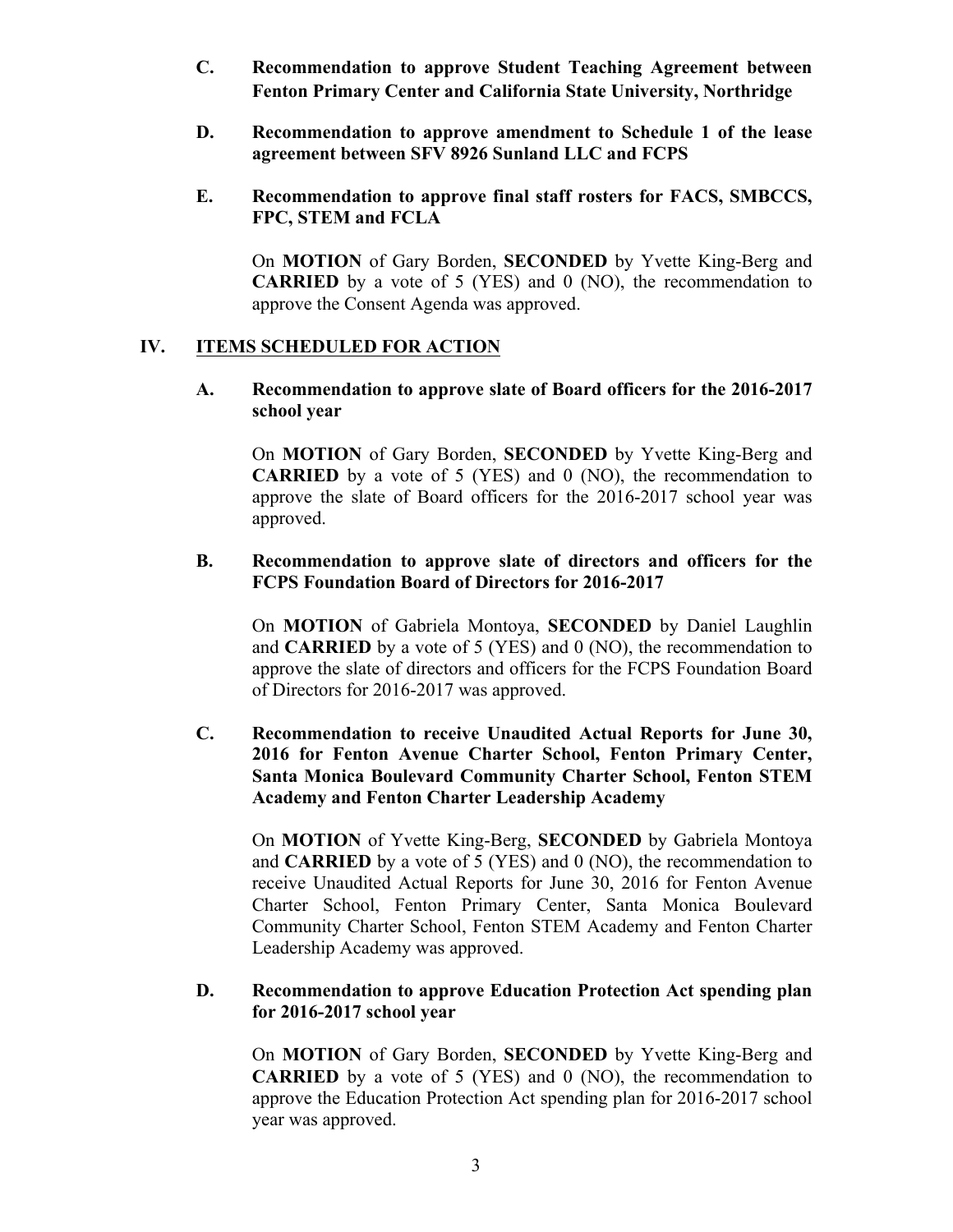## **E. Recommendation to approve Independent Study Agreement for 2016- 2017 school year.**

On **MOTION** of Gabriela Montoya, **SECONDED** by Daniel Laughlin and **CARRIED** by a vote of 5 (YES) and 0 (NO), the recommendation to approve the Independent Study Agreement for 2016-2017 school year was approved.

## **F. Recommendation to approve FCPS Volunteer Handbook**

On **MOTION** of Gary Borden, **SECONDED** by Daniel Laughlin and **CARRIED** by a vote of 5 (YES) and 0 (NO), the recommendation to approve the FCPS Volunteer Handbooks was approved.

# **V. ITEMS SCHEDULED FOR INFORMATION**

# **A. LAUSD Charter Schools Division Oversight Process**

# **B. Update on FCPS OPEB Trust**

*These were information items only and no action was taken.*

# **VI. CLOSED SESSION**

Chair Lucente made the following announcement:

"The Board of Directors will now be moving into closed session to discuss matters described in Section VI. Matters to be discussed are those permitted by Government Code Sections 54957 (personnel matters)."

# **A. PERSONNEL: Government Code 54957**

The Board of Directors convened to closed session at 5:34 p.m.

# **VII. RETURN TO OPEN SESSION**

The Board of Directors reconvened to open session at 5:50 p.m.

Chair Lucente announced that no action had been taken.

# **VIII. ANNOUNCEMENTS**

# **IX. ADJOURNMENT**

The meeting was adjourned at 5:55 p.m.

The next regular meeting of the Board of Directors of the Fenton Charter Public Schools will be held on Thursday, October 13, 2016 at 4:30 p.m. in the auditorium of Fenton Avenue Charter School, 11828 Gain Street, Lake View Terrace, CA 91342.